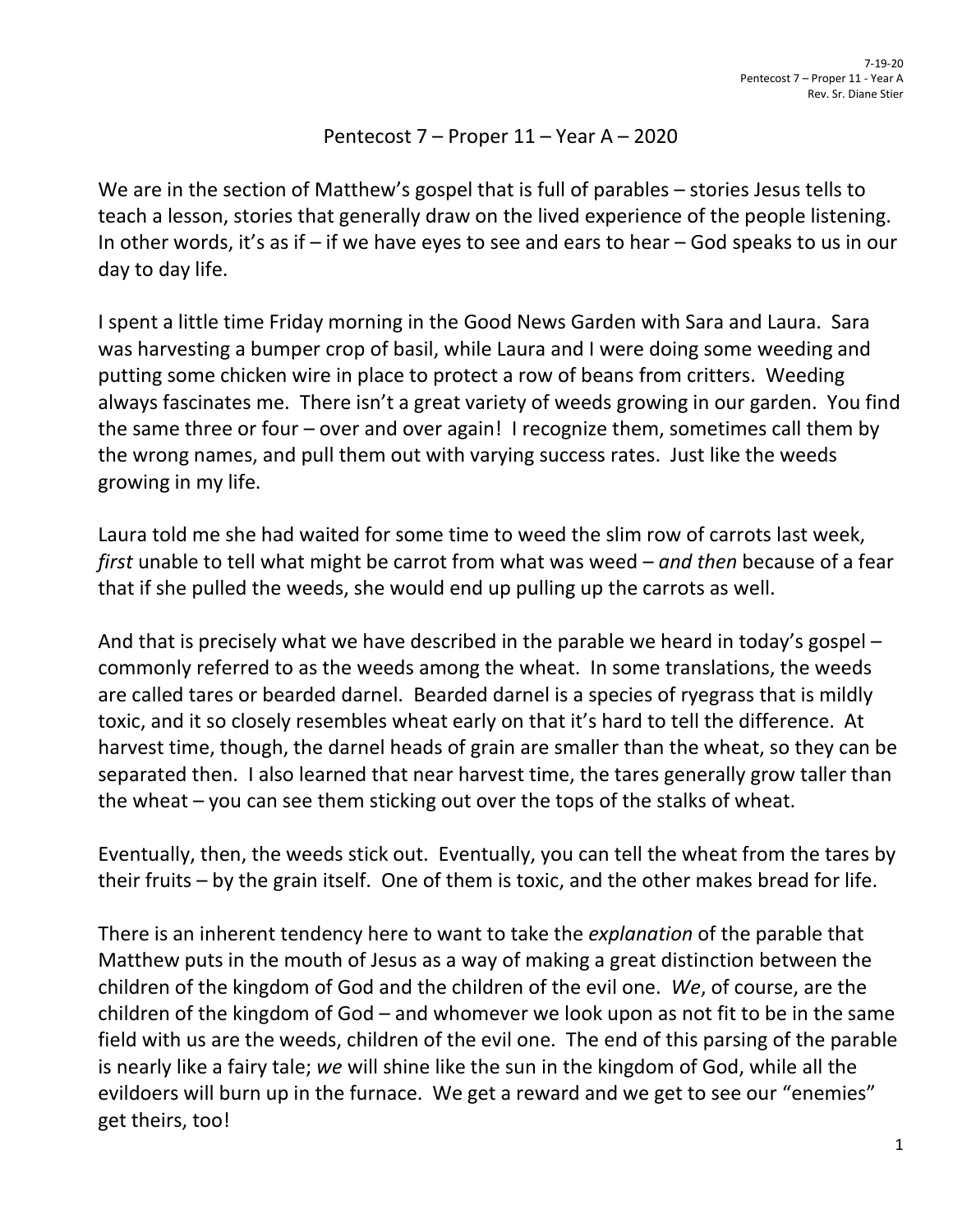But where is the challenge here? Where is the prodding, the question that jabs me just a little, to move me? Where is the bigger Truth that I am called to recognize?

There are two truths here, I think. One truth is this: What this parable – and Matthew's explanation of it – show us *by our immediate reaction to it* – is how easily and comfortably we can see the world in dualistic terms. Black and white. Weed and wheat. Good and bad. Even Paul, in his letter to the Romans and elsewhere, is exceedingly fond of describing us as body and spirit, with the body being bad and the spirit being good. In some churches, that becomes a doctrine that separates life into the secular and the sacred, the worldly and the holy. That practice of separating things and people into two groups – us and them – too often moves us to focus, generally, on what *they* are doing to us, and how we can get *rid* of them. We don't *want* weeds in our garden – and we are the ones deciding who is the weed. But we don't always know which is the weed. Baby's breath is cultivated and used in floral arrangements a great deal, but in California it's considered a weed. I was ready to pull out the milkweed growing by the steps outside the front door at Emmaus until Ella stopped me, saying those plants were hosts to the monarch butterfly and should be left alone! Perhaps the first message is this: We need to be busy being wheat, or milkweed, or whatever we are – and trust that God will sort it all out in the end. It is *not for me* to be separating my world into "us and them," "good and bad." I will have enough to do to focus on being the good in the world, in body *and* in spirit.

The second, related truth I see embedded in this parable is the reality that we do live in a world full of wheat and weeds together. We rub shoulders with people with whom we disagree. But regardless of who I may think are weed or wheat, my roots are inexplicably tied up with yours. We are intermingled.

Episcopal priest Suzanne Guthrie, in her *Soulwork for Sundays* blog this week, led me to this quote from Martin Luther King, Jr.'s *Letter from a Birmingham Jail.* King wrote:

"All I'm saying is simply this, that all life is interrelated, that somehow we're caught in an inescapable network of mutuality tied in a single garment of destiny. Whatever affects one directly affects all indirectly. For some strange reason, I can never be what I ought to be until you are what you ought to be. You can never be what you ought to be until I am what I ought to be. This is the interrelated structure of reality."<sup>i</sup>